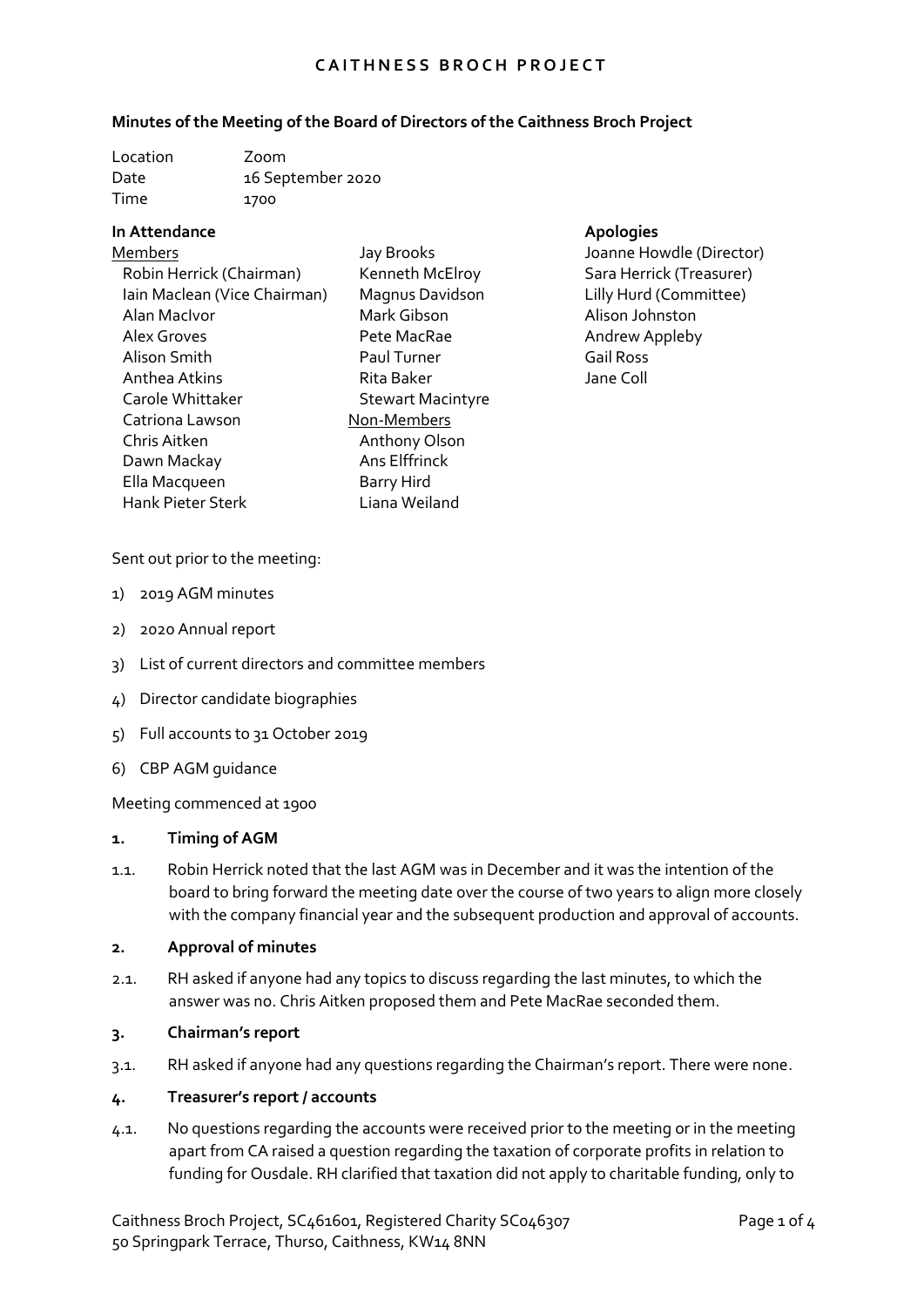merchandise activities over certain thresholds. These are recorded in the accounts and we would be advised by our accountants if there is any tax to be paid.

#### **5. Resolution**

- 5.1. "CBP will sell its merchandise through retail outlets allowing them to retain a margin on the condition that the retailer buys the merchandise stock from CBP, thereby creating a clear difference between this arrangement and the current arrangement where selected retailers hold our stock and sell it on our behalf."
- 5.2. RH read the resolution regarding selling merchandise on commercial terms via retail outlets and explained the reasoning behind the resolution. RH explained that the existing merchandise sales are direct from CBP (primarily via the web shop) but also through a limited number of local retailers who sell our stock and directly transfer the proceeds without taking a margin. Expanding the range of retailers would allow for greater geographical coverage within the county, increase the range of stock on offer, and keep our supplier costs down by ordering in quantity.
- 5.3. RH asked the meeting for opinions. CA asked for clarification, whether the existing arrangement would exist in parallel with the new arrangement. RH said it would be up to the retailers as to whether they wanted to take the new terms. The resolution was passed without further discussion.

## **6. Election of directors**

6.1. RH explained that all directors stand down from the committee and stand for re-election. Each director was elected in turn with no dissension, including PM as a new director.

#### **7. Presentations**

- 7.1. Presentation of Ousdale Broch Project by Iain Maclean and Robin Herrick.
- 7.2. Presentation of the Big Broch Build Visualisations by Iain Maclean.
- 7.3. RH explained that the process of siting, designing and building the replica broch is a long process but that it was worth spending time up front to make sure the right decisions are made before committing to what will be a long and expensive project. RH noted that the shortlist contained very different sites with no obvious front runners.
- 7.4. Stewart MacIntyre told the meeting about Bailies of Bennachie (a trustee group conserving an Aberdeenshire hill and its environs) who have produced a 3D app for mobile devices, VR headsets and web browsers, reconstructing and interpreting the Bennachie Colony.

# **8. Discussion about sustainable tourism in Caithness: what it looks like and what the Project should do**

8.1. RH introduced this by saying that this is clearly a hot topic in 2020, not just for Caithness but for many areas in the UK not used to the visitor numbers (and demographics) seen this year. RH said that as well as the archaeological objectives, CBP aims to increase visitor numbers to Caithness. RH said he wanted to know what the members' views were on increasing tourism, what this would ideally look like in the future, and what CBP should be doing to not make the situation worse in terms of impact on the environment and the local population. RH noted that one or two bad events get a lot of media coverage, and that a lot of the damage to the archaeology of Caithness has been done historically by the people of Caithness.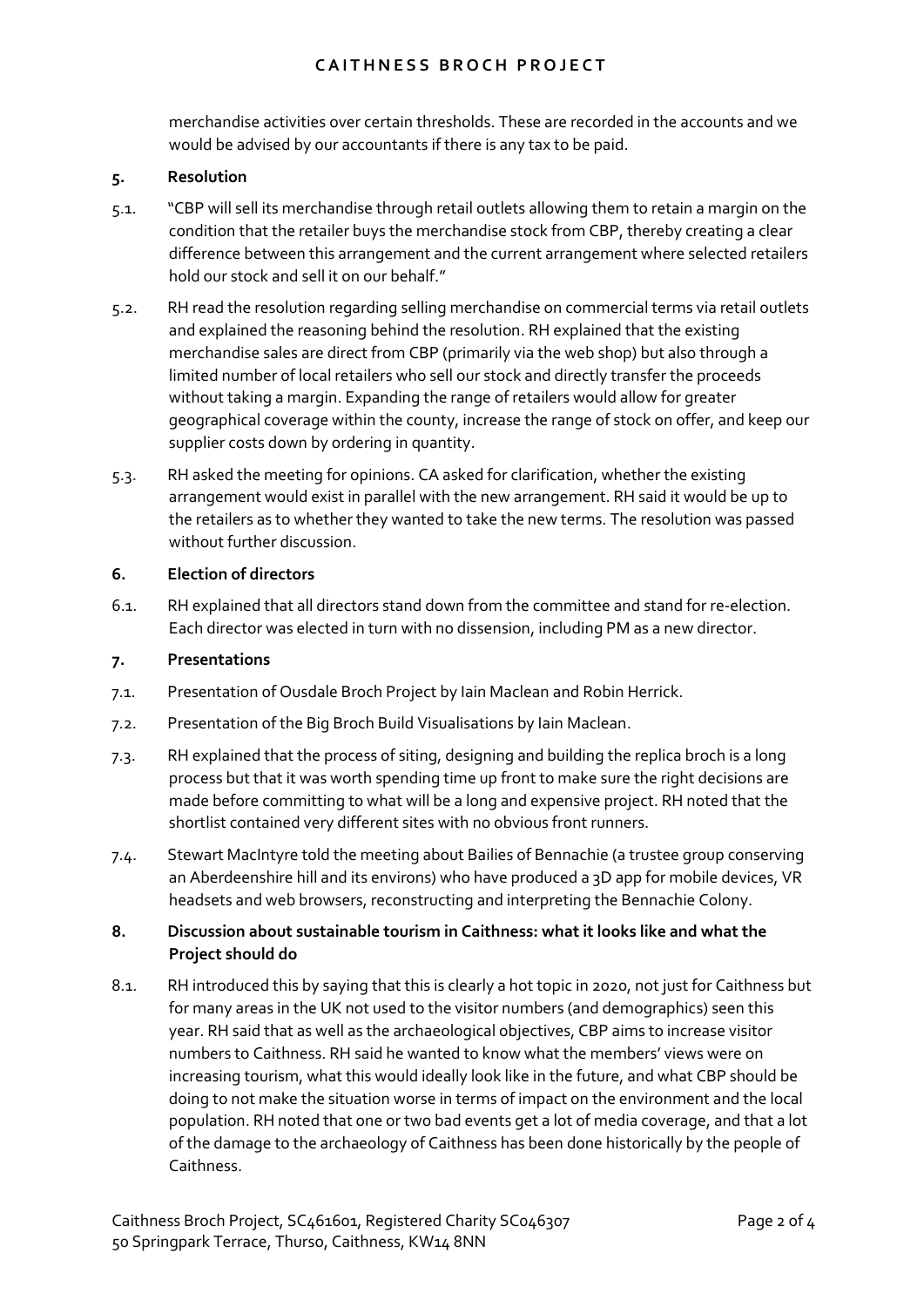- 8.2. Alison Smith observed that there was no such thing as bad publicity. The events this year can be turned by the locals into enthusiasm to protect the assets of Caithness. AS thought that education, sustainability and environmental protection would overcome negative effects.
- 8.3. Magnus Davidson agreed with AS, indeed the Big Broch Build supports education and heritage, therefore should be seen as part of the solution, not exacerbating the problems.
- 8.4. PM said he hoped it would be a wake-up call to the authorities, seeing how popular attractions can be, therefore the facilities will have to be upgraded. So the long-term legacy of 2020 can be beneficial.
- 8.5. Alan McIvor said the authorities certainly know that improvements have to be made. AM questioned how much the authorities value heritage when there are competing demands on budgets and overall financial pressure for many years. People will tend to pick teachers over heritage.
- 8.6. RH noted there was a strategic aspect to local government spending, whether you cut back or invest, with the pendulum having swung from cuts to investment generally, and whether that will be true at a local level in Caithness.
- 8.7. AM asked if heritage groups should be meeting together with the local councillors. RH agreed and observed that it is not just heritage groups that have an interest in this, but hotels, restaurants, campsites and other businesses that benefit directly from tourism.
- 8.8. AS noted that the Northern Pilgrims Way has been supported by the council and the Countryside Rangers. They have found some landowners to be reticent, concerned about foot traffic, wild camping, etc. AS said everyone needs to work together, reassuring each other and producing benefits for everyone.
- 8.9. PM said the challenge for groups like ours to keep promoting the heritage of Caithness; businesses will support growing tourist numbers and see heritage as an asset that supports jobs and investment.
- 8.10. Kenneth McElroy said the Heritage Forum could organise the meeting suggested by AM.
- 8.11. MD noted that groups such as CBP can access funding that the council cannot, therefore it is not always a choice in investment between culture and heritage on the one hand, and school teachers on the other (for example).

## **9. Wrap up**

- 9.1. IM thanked RH for chairing the project for another year.
- 9.2. KM thanked the members for supporting CBP and following progress on social media.
- 9.3. RH thanked those attending the AGM. RH noted that the online meeting format has worked well, and that people have attended who would not otherwise have been able to. RH proposed that this format be used for future AGMs.
- 9.4. RH said he was very happy that the Project now has 7 directors, with no directors stepping down for the last two years. Also, that the management committee continues to grow in numbers, and range of skills and interests. It is really appreciated how much work people put into the running of the project.

## Meeting adjourned at 2015